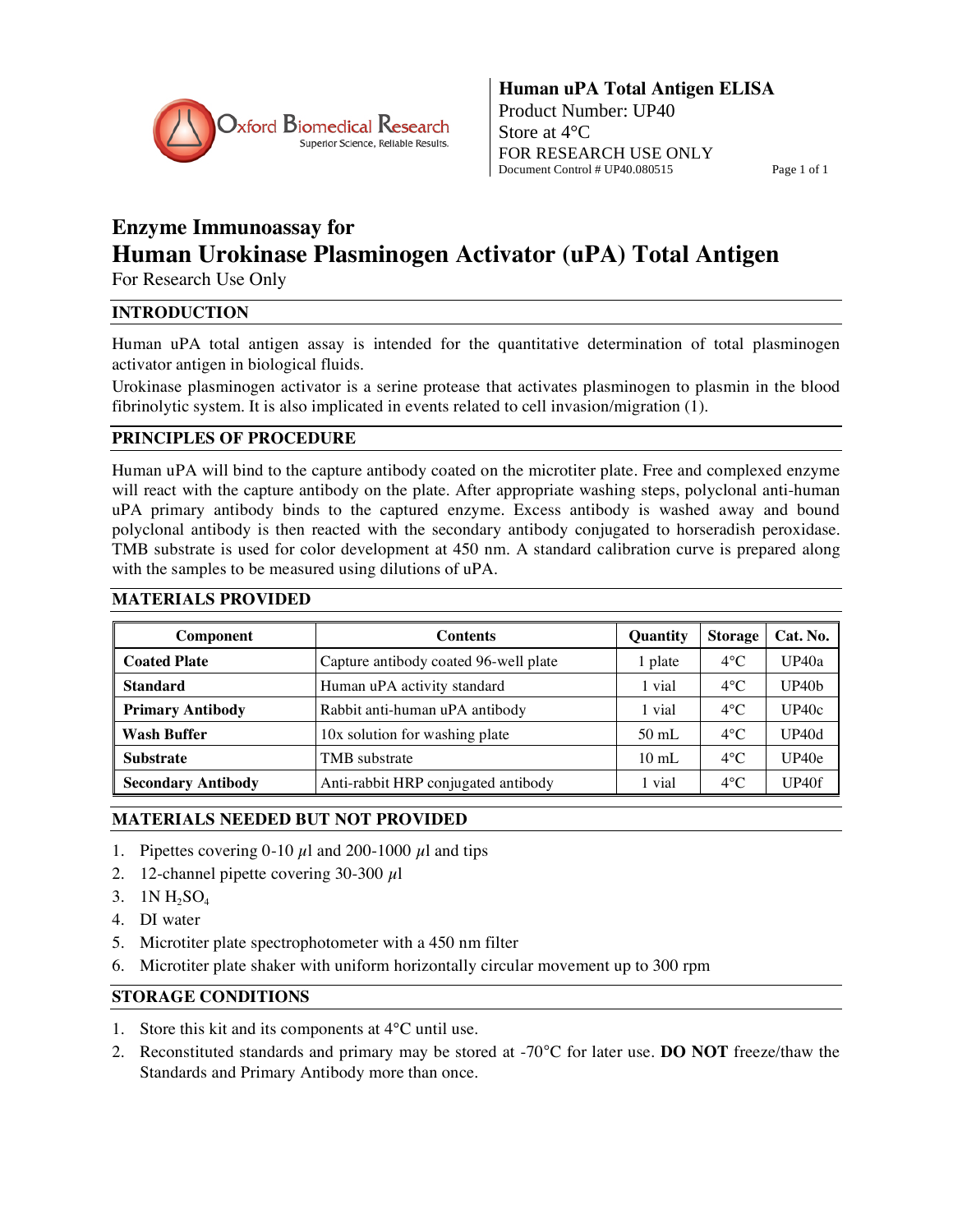## **PROCEDURAL NOTES**

- 1. Use aseptic technique when opening and dispensing reagents.
- 2. This kit is designed to work properly as provided and instructed. Additions, deletions, or substitutions to the procedure or reagents are not recommended, as they may be detrimental to the assay.
- 3. Exercise universal precautions during the performance or handling of this kit or any component contained therein.

# **SAMPLE COLLECTION AND PREPARATION**

Samples of human plasma, serum, urine, cell culture media, or tissue extracts may be applied directly to the plate. The assay measures total uPA in the 0.1-50 ng/ml range. Samples giving uPA levels above 50ng/ml should be diluted in plasma or similar fluid devoid of uPA.

#### **REAGENT PREPARATION**

- 1. Dilute the 50 mL of 10x Wash Buffer concentrate to 1x with 450 mL of DI water prior to use.
- 2. Prepare 100 mL of TBS Buffer: 0.1 M Tris-HCL, 0.15 M NaCl, pH 7.4
- 3. Prepare 20 mL of 3% BSA Blocking Buffer: 3% BSA in TBS Buffer

# **STANDARD PREPARATION**

Reconstitute the Standard according to the attached dilution table. **Do not prepare the Standards until you are ready to apply them to the plate.**

#### **ASSAY PROCEDURE**

- 1. Add 100  $\mu$ l of the Standards and unknowns to the wells in duplicate.
- 2. Shake the plate at 300 rpm for 30 minutes at room temperature.
- 3. Wash the plate three times with 300  $\mu$ L of Wash Buffer. Remove excess Wash Buffer by gently tapping the plate on a paper towel.
- 4. Reconstitute the Primary Antibody with 3% BSA Blocking Buffer as directed on the vial and agitate gently to completely dissolve contents. Add 100 μl to each well.
- 5. Shake the plate at 300 rpm for 30 minutes at room temperature.
- 6. Wash the plate three times with 300  $\mu$ L of Wash Buffer. Remove excess Wash Buffer by gently tapping plate on a paper towel.
- 7. Dilute the Secondary Antibody in 3% BSA Blocking Buffer as directed on the vial and add 100 μl to each well.
- 8. Shake the plate at 300 rpm for 30 minutes at room temperature.
- 9. Wash the plate three times with 300  $\mu$ L of Wash Buffer. Remove excess Wash Buffer by gently tapping the plate on a paper towel.
- 10. Add 100  $\mu$ l of TMB Substrate to each well.
- 11. Shake the plate at 300 rpm for 2-10 minutes at room temperature.
- 12. Stop the reaction with 50  $\mu$ l of 1N H<sub>2</sub>SO<sub>4</sub> and read the plate at 450 nm.

## **CALCULATIONS**

- 1. Plot the  $A_{450}$  against the concentration of uPA in the standards.
- 2. Fit a straight line through the points using a linear fit procedure.
- 3. Calculate the uPA concentrations in the unknowns using the standard curve. See Figure 1 on the following page for an example of a typical standard curve.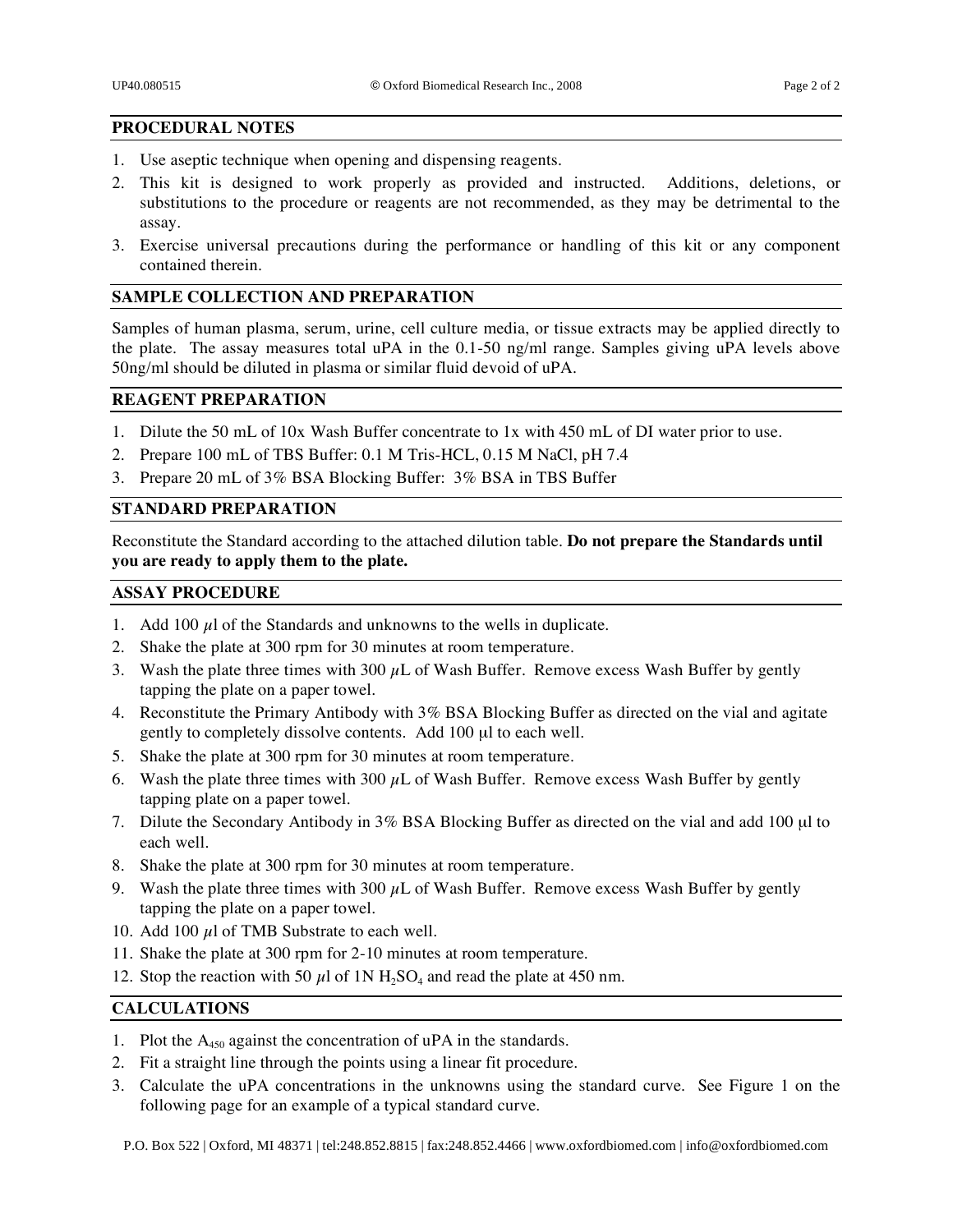#### **Figure 1: Typical Standard Curve (Do Not Use For Calculations)**



#### **EXPECTED VALUES**

The concentration of uPA antigen in human plasma has been reported to be  $3.5 \pm 1.4$  ng/ml (mean  $\pm$  SD,  $n = 54$ ) (2). Culture media of fibroblasts, endothelial- and kidney cells showed antigen levels of 1.2, 23 and 65 ng/ml, respectively (2). The uPA antigen level in human bile is reported as 0.705 ng/ml (3).

Detergent extracts of human tumor tissues had the following uPA antigen levels (4):

| <b>Cancer</b> | Mean | Range            | n |
|---------------|------|------------------|---|
| Lung          | 6.28 | $(3.33 - 18.23)$ | 6 |
| Cervical      | 5.03 | $(2.33 - 8.72)$  | 6 |
| Colon         | 3.65 | $(2.30 - 8.80)$  | 6 |
| Melanoma      | 1.04 | $(0.62 - 1.77)$  | 6 |
| <b>Breast</b> | 2.67 | $(0.00 - 8.96)$  | 9 |

Abnormalities in uPA levels have been reported in the following conditions:

- Venous Thrombosis: Low levels of uPA are associated with clot formation (5).
- Inflammatory Disease: Low levels of uPA may aggravate this condition (6).

#### **REFERENCES**

- 1. Kjøller, L: (2002) Biol. Chem.; **383**: 5-19
- 2. Binnema, D.J., *et al.*: (1986) Thromb. Res.; **43(5)**: 569-577
- 3. Kondera-Anasz, Z., *et al.*: (2000) Med. Sci. Monit.; **6(3)**: 616-617
- 4. Ferrier, C.M., *et al.*: (1999) British Journal of Cancer; **79(9/10)**: 1534-1541
- 5. Singh, I., *et al.*: (2003) Circulation; **107(6)**: 869-875
- 6. Yang, Y.H., *et al*.: (2001) J. Immunol.; **167(2)**: 1047-1052

#### **DISCLAIMER**

This information is believed to be correct but does not purport to be all-inclusive and shall be used only as a guide. Oxford Biomedical Research, Inc. shall not be held liable for any damage resulting from handling or from contact with the above product. See catalog for additional terms and conditions of sale.

#### **TECHNICAL SUPPORT**

If you need technical information or assistance with assay procedures, please call our Technical Support Department at 800-692-4633 or 248-852-8815. Our staff will answer your questions about this or any other product in the Oxford Biomedical line.